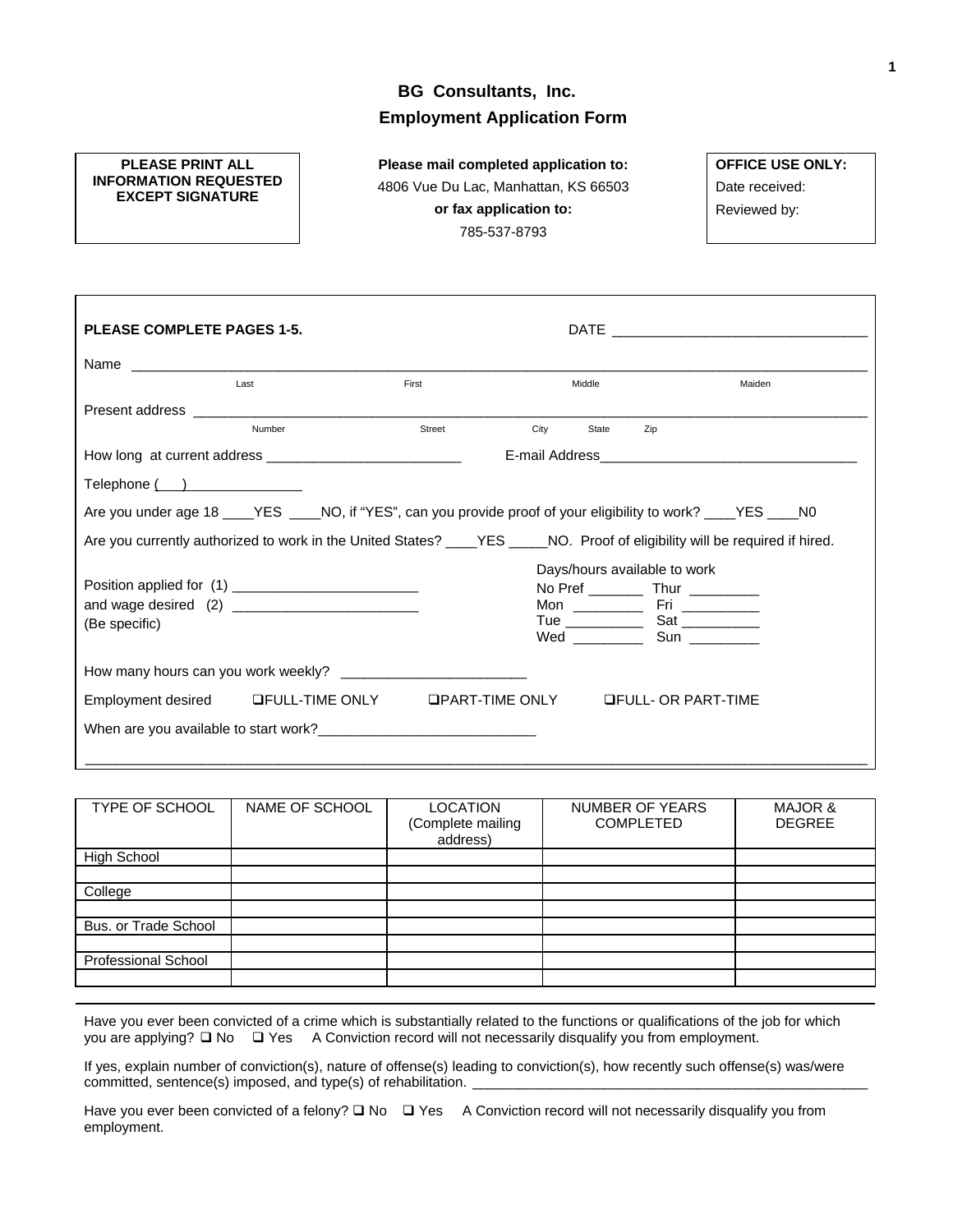### **PLEASE PRINT ALL INFORMATION REQUESTED EXCEPT SIGNATURE**

|  |  |  |  | <b>APPLICATION FOR EMPLOYMENT</b> |
|--|--|--|--|-----------------------------------|
|--|--|--|--|-----------------------------------|

| DO YOU HAVE A DRIVER'S LICENSE? □ Yes □ No                                                                                                                                                                                                                                                                                                                                                                                                |           |                 |  |        |                                        |                    |                               |     |
|-------------------------------------------------------------------------------------------------------------------------------------------------------------------------------------------------------------------------------------------------------------------------------------------------------------------------------------------------------------------------------------------------------------------------------------------|-----------|-----------------|--|--------|----------------------------------------|--------------------|-------------------------------|-----|
| What is your means of transportation to work? __________________________________                                                                                                                                                                                                                                                                                                                                                          |           |                 |  |        |                                        |                    |                               |     |
| Driver's license<br>$\Box$ Operator<br>Commercial (CDL)<br><b>QChauffeur</b><br>Expiration date ________________________                                                                                                                                                                                                                                                                                                                  |           |                 |  |        |                                        |                    |                               |     |
| Have you had any accidents during the past three years?                                                                                                                                                                                                                                                                                                                                                                                   |           |                 |  |        |                                        |                    |                               |     |
| Have you had any moving violations during the past three years?                                                                                                                                                                                                                                                                                                                                                                           |           |                 |  |        |                                        |                    |                               |     |
|                                                                                                                                                                                                                                                                                                                                                                                                                                           |           |                 |  |        | <b>OFFICE</b><br><b>POSITIONS ONLY</b> |                    |                               |     |
| $\Box$ Yes<br>$\square$ No<br><b>Typing</b><br>$\Box$ Yes<br>Personal                                                                                                                                                                                                                                                                                                                                                                     | <b>PC</b> | <b>WPM</b><br>□ |  | 10-key | $\square$ Yes<br>$\square$ No          | Word<br>Processing | $\square$ Yes<br>$\square$ No | WPM |
| $\square$ No<br>Computer                                                                                                                                                                                                                                                                                                                                                                                                                  | Mac       | □               |  |        |                                        |                    |                               |     |
|                                                                                                                                                                                                                                                                                                                                                                                                                                           |           |                 |  |        |                                        |                    |                               |     |
| Please list two references other than relatives.                                                                                                                                                                                                                                                                                                                                                                                          |           |                 |  |        |                                        |                    |                               |     |
|                                                                                                                                                                                                                                                                                                                                                                                                                                           |           |                 |  |        |                                        |                    |                               |     |
|                                                                                                                                                                                                                                                                                                                                                                                                                                           |           |                 |  |        |                                        |                    |                               |     |
|                                                                                                                                                                                                                                                                                                                                                                                                                                           |           |                 |  |        |                                        |                    |                               |     |
|                                                                                                                                                                                                                                                                                                                                                                                                                                           |           |                 |  |        |                                        |                    |                               |     |
|                                                                                                                                                                                                                                                                                                                                                                                                                                           |           |                 |  |        |                                        |                    |                               |     |
| Telephone ( )                                                                                                                                                                                                                                                                                                                                                                                                                             |           |                 |  |        |                                        |                    |                               |     |
|                                                                                                                                                                                                                                                                                                                                                                                                                                           |           |                 |  |        |                                        |                    |                               |     |
| Please use this space to elaborate on any background, experience, or qualifications that you believe should be considered in<br>evaluating your qualifications for employment. You may include hobbies, volunteer experience, and other activities you<br>believe relevant. Please omit any information that would disclose your race, gender, age, marital status, ethnic origin,<br>religious or political affiliations, or disability. |           |                 |  |        |                                        |                    |                               |     |
|                                                                                                                                                                                                                                                                                                                                                                                                                                           |           |                 |  |        |                                        |                    |                               |     |
|                                                                                                                                                                                                                                                                                                                                                                                                                                           |           |                 |  |        |                                        |                    |                               |     |
|                                                                                                                                                                                                                                                                                                                                                                                                                                           |           |                 |  |        |                                        |                    |                               |     |
|                                                                                                                                                                                                                                                                                                                                                                                                                                           |           |                 |  |        |                                        |                    |                               |     |
|                                                                                                                                                                                                                                                                                                                                                                                                                                           |           |                 |  |        |                                        |                    |                               |     |
|                                                                                                                                                                                                                                                                                                                                                                                                                                           |           |                 |  |        |                                        |                    |                               |     |
|                                                                                                                                                                                                                                                                                                                                                                                                                                           |           |                 |  |        |                                        |                    |                               |     |
|                                                                                                                                                                                                                                                                                                                                                                                                                                           |           |                 |  |        |                                        |                    |                               |     |
|                                                                                                                                                                                                                                                                                                                                                                                                                                           |           |                 |  |        |                                        |                    |                               |     |
|                                                                                                                                                                                                                                                                                                                                                                                                                                           |           |                 |  |        |                                        |                    |                               |     |
|                                                                                                                                                                                                                                                                                                                                                                                                                                           |           |                 |  |        |                                        |                    |                               |     |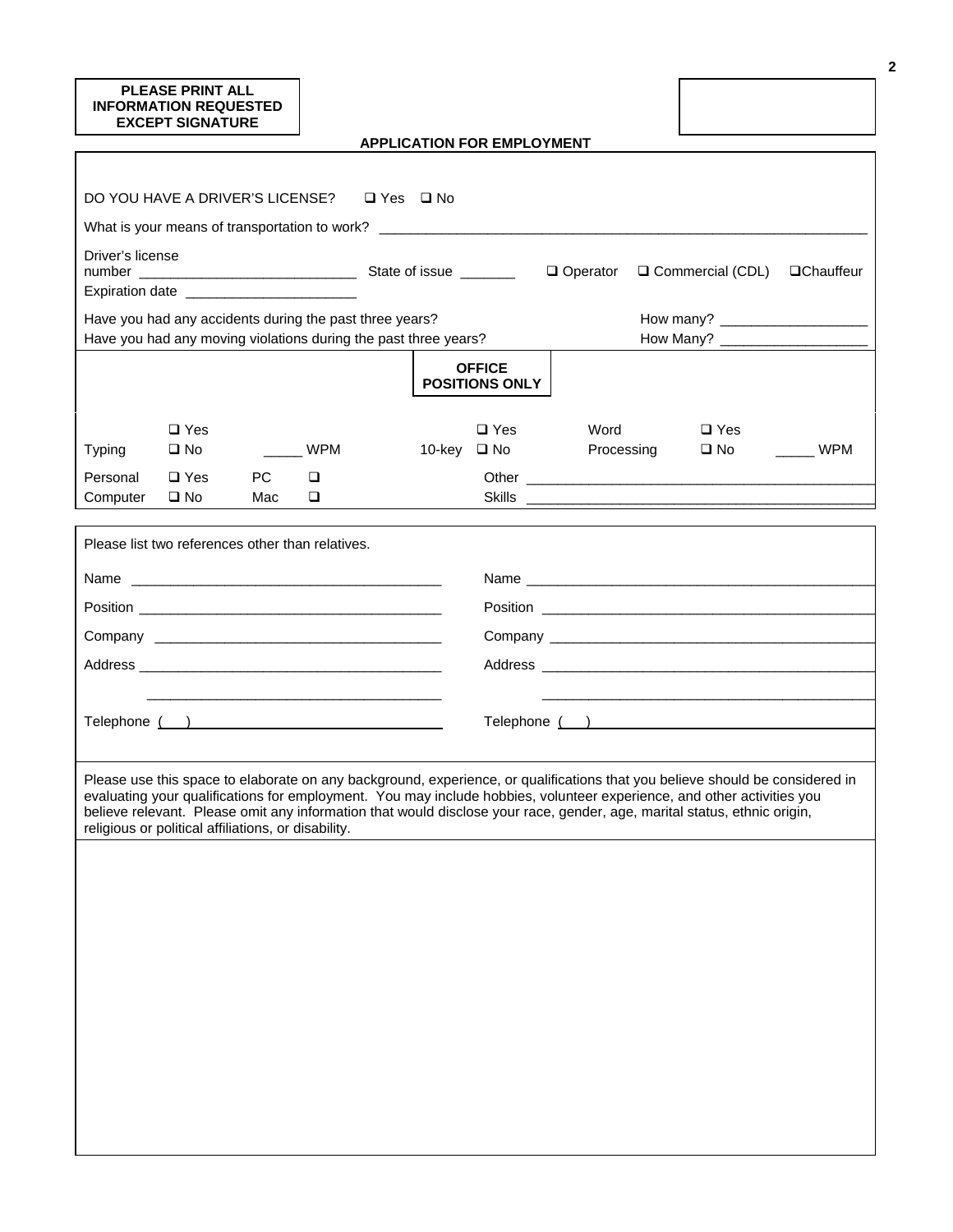### **PLEASE PRINT ALL INFORMATION REQUESTED EXCEPT SIGNATURE**

| <b>APPLICATION FOR EMPLOYMENT</b>                                                                                                                                                                                     |                                  |                            |                         |  |                          |  |
|-----------------------------------------------------------------------------------------------------------------------------------------------------------------------------------------------------------------------|----------------------------------|----------------------------|-------------------------|--|--------------------------|--|
|                                                                                                                                                                                                                       | <b>MILITARY</b>                  |                            |                         |  |                          |  |
| HAVE YOU EVER BEEN IN THE ARMED FORCES?<br>ARE YOU NOW A MEMBER OF THE NATIONAL GUARD?                                                                                                                                | □ Yes □ No                       | $\Box$ Yes $\Box$ No       |                         |  |                          |  |
|                                                                                                                                                                                                                       | Date Entered ___________________ |                            |                         |  | Discharge Date _________ |  |
| Work<br>Please list your work experience for the past seven years beginning with your most recent job held.<br>If you were self-employed, give firm name. Attach additional sheets if necessary.<br><b>Experience</b> |                                  |                            |                         |  |                          |  |
| Name of employer<br>Address                                                                                                                                                                                           |                                  | Name of last<br>supervisor | <b>Employment dates</b> |  | Pay or salary            |  |
| City, State, Zip Code<br>Phone number                                                                                                                                                                                 |                                  |                            | From                    |  | <b>Start</b>             |  |
|                                                                                                                                                                                                                       |                                  |                            | To                      |  | Final                    |  |
|                                                                                                                                                                                                                       |                                  | Your last job title        |                         |  |                          |  |
| Reason for leaving (be specific)                                                                                                                                                                                      |                                  |                            |                         |  |                          |  |

List the jobs you held, duties performed, skills used or learned, advancements or promotions while you worked at this company.

| Name of employer<br>Address                                                                                                    | Name of last<br>supervisor | Employment dates | Pay or salary |
|--------------------------------------------------------------------------------------------------------------------------------|----------------------------|------------------|---------------|
| City, State, Zip Code<br>Phone number                                                                                          |                            | From             | <b>Start</b>  |
|                                                                                                                                |                            | To               | Final         |
|                                                                                                                                | Your Last Job Title        |                  |               |
| Reason for leaving (be specific)                                                                                               |                            |                  |               |
| امتطففه ادمراسون ريمرز مانطرز مومندموموسوسم مدوموهم ومستحمل وموسمها سمامي والترام الممجومة ومشراب الملمط رزمرز مطمئ مطففها الر |                            |                  |               |

List the jobs you held, duties performed, skills used or learned, advancements or promotions while you worked at this company.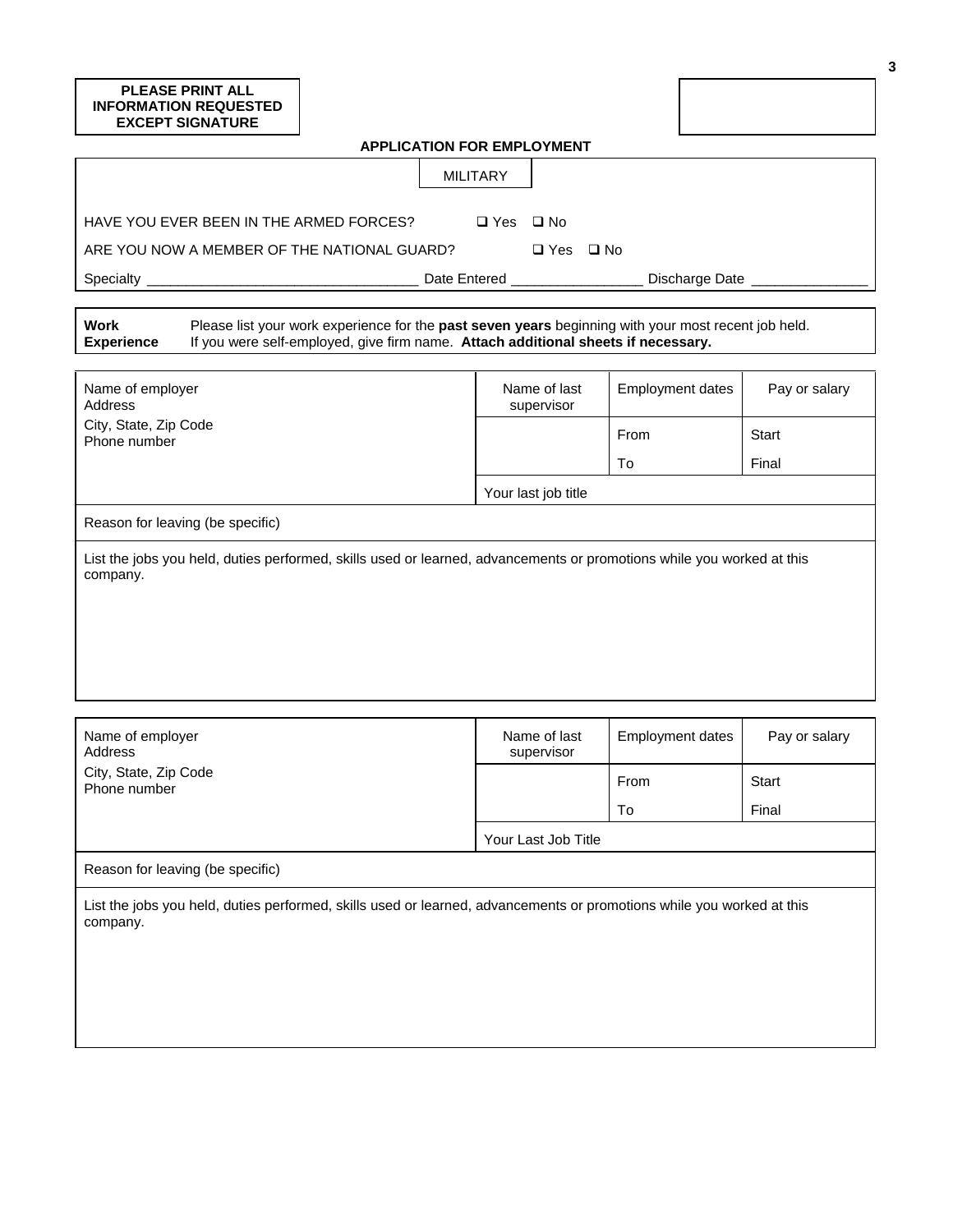### **PLEASE PRINT ALL INFORMATION REQUESTED EXCEPT SIGNATURE**

### **APPLICATION FOR EMPLOYMENT**

**Work experience** Please list your work experience for the **past seven years** beginning with your most recent job held. If you were self-employed, give firm name. **Attach additional sheets if necessary.**

| Name of employer<br>Address                                                                                                       | Name of last<br>supervisor | <b>Employment dates</b> | Pay or salary |  |  |
|-----------------------------------------------------------------------------------------------------------------------------------|----------------------------|-------------------------|---------------|--|--|
| City, State, Zip Code<br>Phone number                                                                                             |                            | From                    | Start         |  |  |
|                                                                                                                                   |                            | To                      | Final         |  |  |
|                                                                                                                                   | Your last job title        |                         |               |  |  |
| Reason for leaving (be specific)                                                                                                  |                            |                         |               |  |  |
| List the jobs you held, duties performed, skills used or learned, advancements or promotions while you worked at this<br>company. |                            |                         |               |  |  |
|                                                                                                                                   |                            |                         |               |  |  |
|                                                                                                                                   |                            |                         |               |  |  |
|                                                                                                                                   |                            |                         |               |  |  |

| Name of last<br>supervisor       | <b>Employment dates</b> | Pay or salary                                                                                                         |  |  |  |
|----------------------------------|-------------------------|-----------------------------------------------------------------------------------------------------------------------|--|--|--|
|                                  | From                    | Start                                                                                                                 |  |  |  |
|                                  | To                      | Final                                                                                                                 |  |  |  |
| Your last job title              |                         |                                                                                                                       |  |  |  |
| Reason for leaving (be specific) |                         |                                                                                                                       |  |  |  |
|                                  |                         |                                                                                                                       |  |  |  |
|                                  |                         | List the jobs you held, duties performed, skills used or learned, advancements or promotions while you worked at this |  |  |  |

May we contact your present employer?  $\Box$  Yes  $\Box$  No

Did you complete this application yourself Yes No If not, who did? \_\_\_\_\_\_\_\_\_\_\_\_\_\_\_\_\_\_\_\_\_\_\_\_\_\_\_\_\_\_\_

| After reviewing the attached job description, please indicate if you are able to perform the essential functions of the job for |     |  |  |                                                                                |  |
|---------------------------------------------------------------------------------------------------------------------------------|-----|--|--|--------------------------------------------------------------------------------|--|
| which you have applied _                                                                                                        | Yes |  |  | No. if you answered "No" , please identify those job functions that you cannot |  |
| perform. If a reasonable accommodation is required to enable you to perform the job properly and safely, please describe:       |     |  |  |                                                                                |  |

\_\_\_\_\_\_\_\_\_\_\_\_\_\_\_\_\_\_\_\_\_\_\_\_\_\_\_\_\_\_\_\_\_\_\_\_\_\_\_\_\_\_\_\_\_\_\_\_\_\_\_\_\_\_\_\_\_\_\_\_\_\_\_\_\_\_\_\_\_\_\_\_\_\_\_\_\_\_\_\_\_\_\_\_\_\_\_\_\_\_\_\_\_\_\_\_\_\_\_\_ \_\_\_\_\_\_\_\_\_\_\_\_\_\_\_\_\_\_\_\_\_\_\_\_\_\_\_\_\_\_\_\_\_\_\_\_\_\_\_\_\_\_\_\_\_\_\_\_\_\_\_\_\_\_\_\_\_\_\_\_\_\_\_\_\_\_\_\_\_\_\_\_\_\_\_\_\_\_\_\_\_\_\_\_\_\_\_\_\_\_\_\_\_\_\_\_\_\_\_\_ \_\_\_\_\_\_\_\_\_\_\_\_\_\_\_\_\_\_\_\_\_\_\_\_\_\_\_\_\_\_\_\_\_\_\_\_\_\_\_\_\_\_\_\_\_\_\_\_\_\_\_\_\_\_\_\_\_\_\_\_\_\_\_\_\_\_\_\_\_\_\_\_\_\_\_\_\_\_\_\_\_\_\_\_\_\_\_\_\_\_\_\_\_\_\_\_\_\_\_\_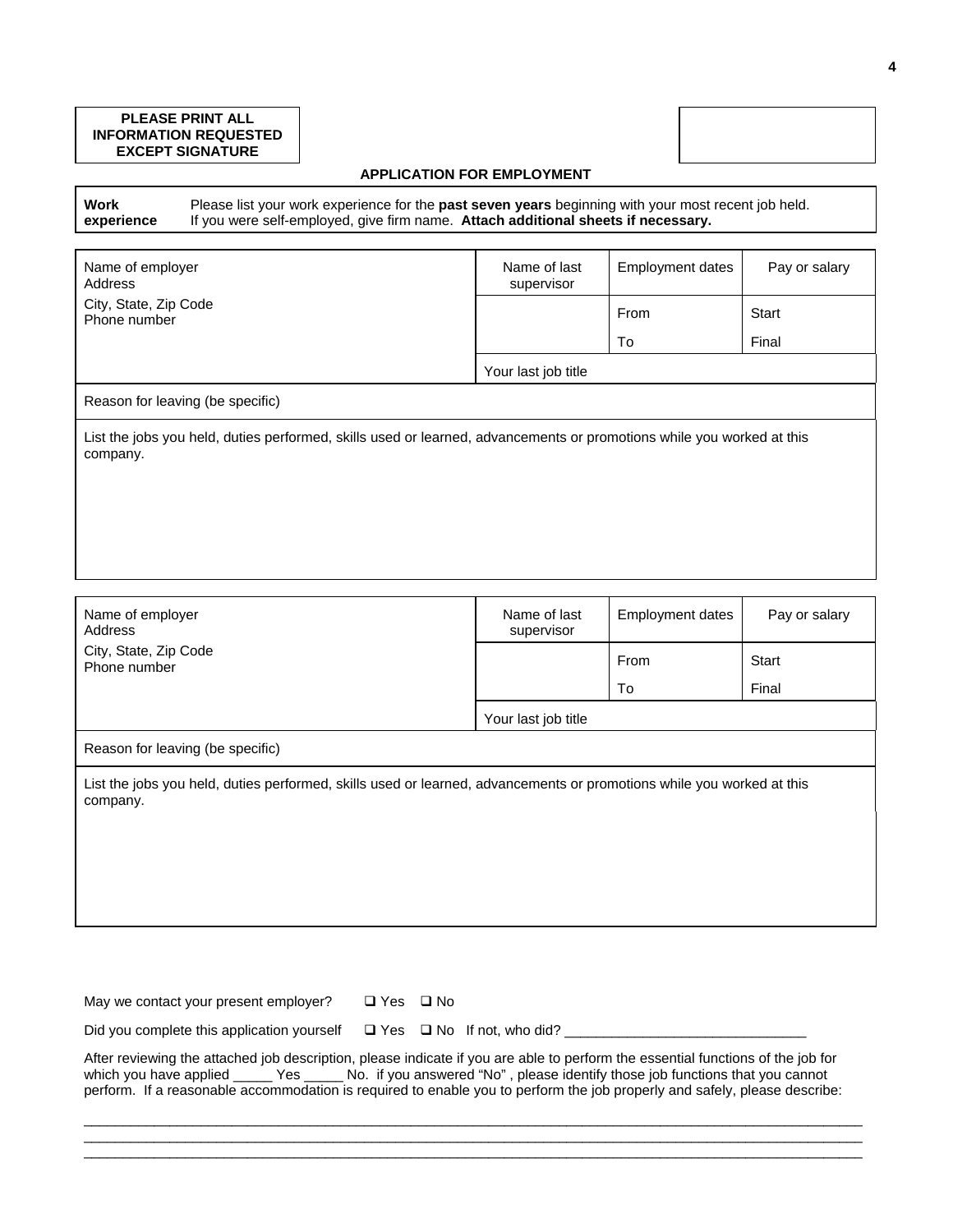#### **APPLICATION FORM WAIVER**

#### **As indication that you have read and understood each sentence, please write your initials in the spaces provided below.**

In exchange for the consideration of my job application by BG Consultants, Inc., (hereinafter called "the Company"), I agree that:

Neither the acceptance of this application nor the subsequent entry into any type of employment relationship, either in the position applied for or any other position, and regardless of the contents of employee handbooks, personnel manuals, benefit plans, policy statements, and the like as they may exist from time to time, or other Company practices, shall serve to create an actual or implied contract of employment,\_\_\_\_ or to confer any right to remain an employee of the Company., or otherwise to change in any respect the employment-at-will relationship between it and the undersigned, and that relationship cannot be altered except by a written instrument signed by the Owner/Managing Member of the Company.\_\_\_\_ Both the undersigned and Company may end the employment relationship at any time, without specified notice or reason. \_\_\_\_\_ If employed, I understand that the Company may unilaterally change or revise their benefits, policies and procedures and such changes may include reduction in benefits.\_\_\_\_\_

I authorize investigation of all statements contained in this application.\_\_\_\_ I understand that the misrepresentation or omission of facts called for is cause for dismissal at any time without any previous notice. I hereby give the Company permission to contact schools, all previous employers (unless otherwise indicated), references, and others, and hereby release the Company from any liability as a result of such contact.\_\_\_\_

I understand that, in connection with the routine processing of your employment application, the Company may request from a consumer reporting agency an investigative consumer report including information as to my credit records, character, general reputation, personal characteristics, and mode of living.\_\_\_\_ Upon written request from me, the Company, will provide me with additional information concerning the nature and scope of any such report requested by it, as required by the Fair Credit Reporting Act.

I further understand that my employment with the Company shall be probationary for a period of six (6) months, and further that at any time during the probationary period or thereafter, my employment relationship with the Company is terminable at will for any reason by either party.

| Signature of applicant |  |
|------------------------|--|
|                        |  |

BG Consultants, Inc. is an equal employment opportunity employer. We adhere to a policy of making employment decisions without regard to race, color, religion, gender, sexual orientation, national origin, citizenship, age or disability. We assure you that your opportunity for employment with BG Consultants, Inc. depends solely on your qualifications.

Thank you for completing this application form and for your interest in our business.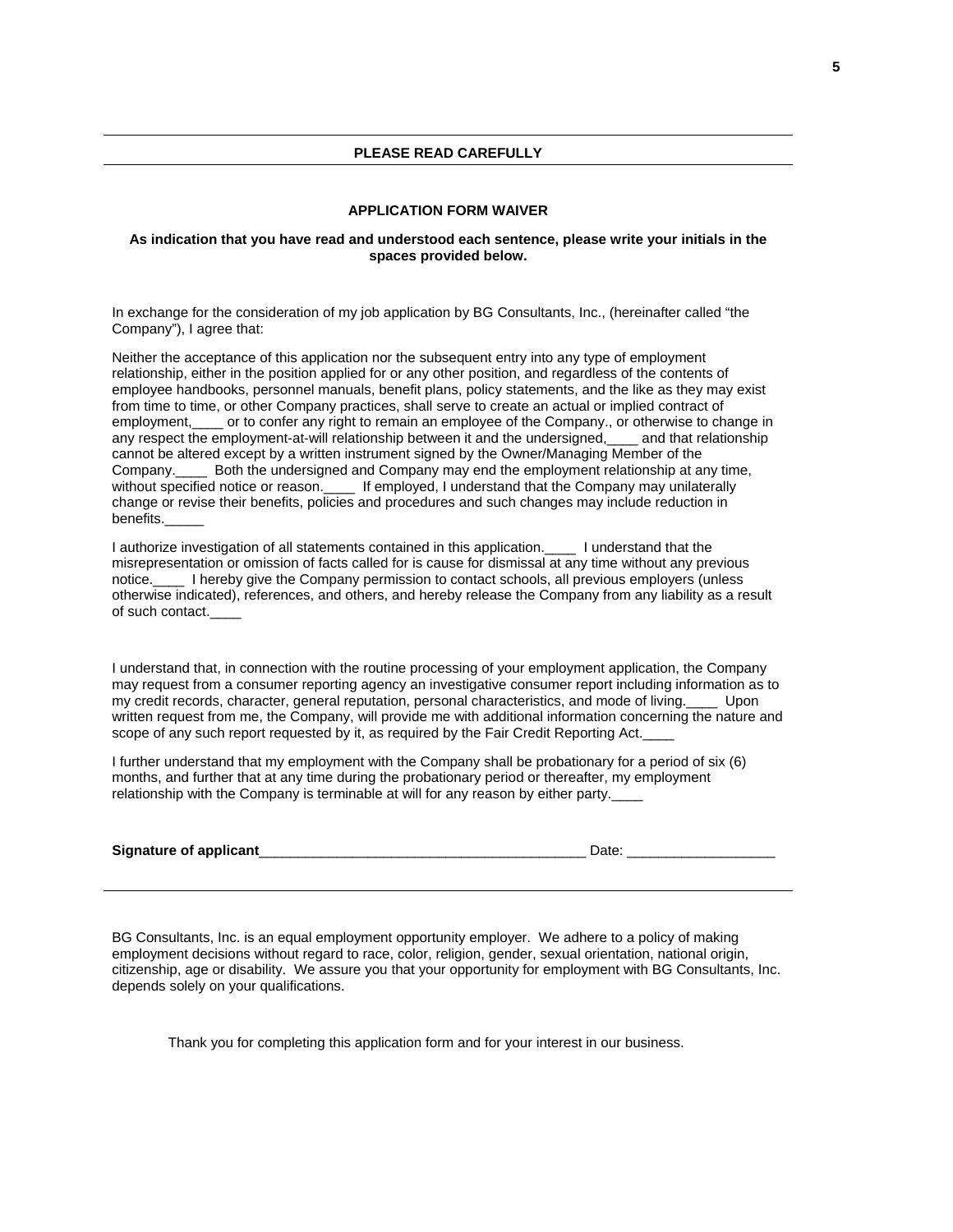# **BG Consultants, Inc.**

## **Interviewer Confidentiality Agreement**

| This Agreement made as of the | day of | , between BG Consultants, Inc. |
|-------------------------------|--------|--------------------------------|
| (the "Company") and           |        | (the "Interviewer").           |

1. *Confidential Information*. The Company proposes to disclose certain of its confidential and proprietary information (the "Confidential Information") to Interviewer. Confidential Information shall include all data, materials, products, technology, computer programs, specifications, manuals, business plans, software, marketing plans, business plans, financial information, and other information disclosed or submitted, orally, in writing, or by any other media, to Interviewer by Company . Confidential Information disclosed orally shall be identified as such within ten (10) days of disclosure. Nothing herein shall require Company to disclose any of its information.

2. *Interviewer's Obligations*. Interviewer agrees that the Confidential Information is to be considered confidential and proprietary to Company and Interviewer shall hold the same in confidence, shall not use the Confidential Information other than for the purposes of its business with Company , and shall disclose it only to its officers, directors, or employees with a specific need to know. Interviewer will not disclose, publish or otherwise reveal any of the Confidential Information received from Company to any other party whatsoever except with the specific prior written authorization of Company .

Confidential Information furnished in tangible form shall not be duplicated by Interviewer except for purposes of this Agreement. Upon the request of Company, Interviewer shall return all Confidential Information received in written or tangible form, including copies, or reproductions or other media containing such Confidential Information, within five (5) days of such request.

3. *Term*. The obligations of Interviewer herein shall be effective from the date Company last discloses any Confidential Information to Interviewer pursuant to this Agreement. Further, the obligation not to disclose shall not be affected by bankruptcy, receivership, assignment, attachment or seizure procedures, whether initiated by or against Interviewer, nor by the rejection of any agreement between Company and Interviewer, by a trustee of Interviewer in bankruptcy, or by the Interviewer as a debtor-inpossession or the equivalent of any of the foregoing under local law.

4.*Other Information*. Interviewer shall have no obligation under this Agreement with respect to Confidential Information which is or becomes publicly available without breach of this Agreement by Interviewer; is rightfully received by Interviewer without obligations of confidentiality; or is developed by Interviewer without breach of this Agreement; provided, however, such Confidential Information shall not be disclosed until thirty (30) days after written notice of intent to disclose is given to Company along with the asserted grounds for disclosure.

5.*No License*. Nothing contained herein shall be construed as granting or conferring any rights by license or otherwise in any Confidential Information. It is understood and agreed that neither party solicits any change in the organization, business practice, service or products of the other party, and that the disclosure of Confidential Information shall not be construed as evidencing any intent by a party to purchase any products or services of the other party nor as an encouragement to expend funds in development or research efforts. Confidential Information may pertain to prospective or unannounced products. Interviewer agrees not to use any Confidential Information as a basis upon which to develop or have a third party develop a competing or similar product.